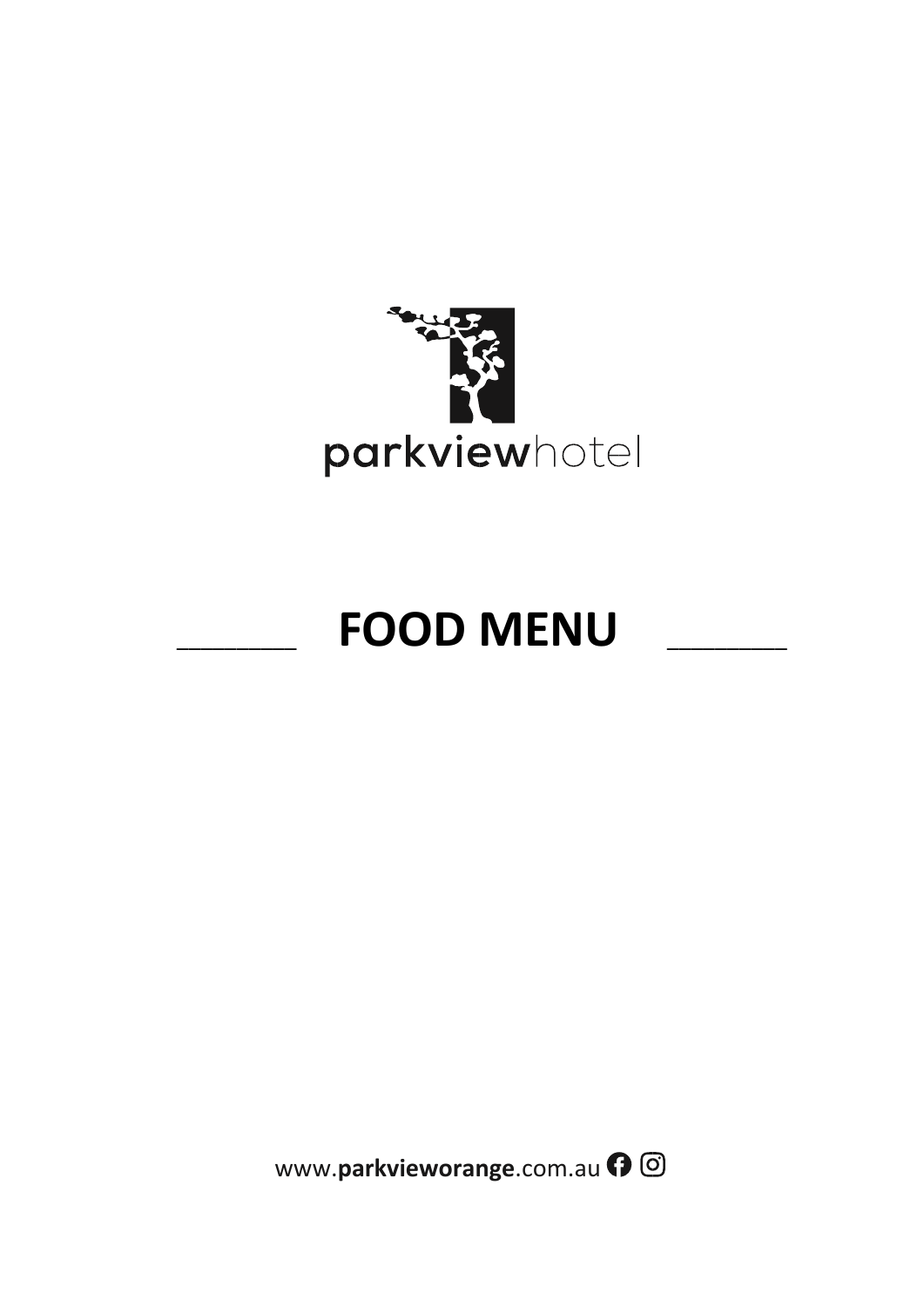# 



| 10 |
|----|
|    |
| 12 |
|    |
| q  |
|    |
| 16 |
|    |
| 21 |
|    |
| 18 |
|    |
| 18 |
|    |
| 13 |
|    |
| 9  |
|    |

# **BURGERS**

| SOUTHERN FRIED BUTTERMILK CHICKEN BURGER                                        | 20 |
|---------------------------------------------------------------------------------|----|
| SOUTHERN FRIED BUTTERMILK CHICKEN, LETTUCE, TOMATO, ONION, PERI PERI SAUCE (VO) |    |
| <b>PARKY BEEF BURGER</b>                                                        |    |
| BEEF PATTIE, CHEDDAR CHEESE, BACON, PICKLES, LETTUCE, PARKY SAUCE (VO)          | 20 |
| <b>PULLED PORK BURGER</b>                                                       |    |
| 12HR CIDER BRAISED PULLED PORK, PARKY SLAW, PICKLES, SWEET MUSTARD AIOLI (VO)   | 20 |
|                                                                                 |    |

#### **ALL BURGERS SERVED WITH CHIPS**

**VEGO PATTIE \$3 | ADD BACON \$4 | ADD CHEESE \$2**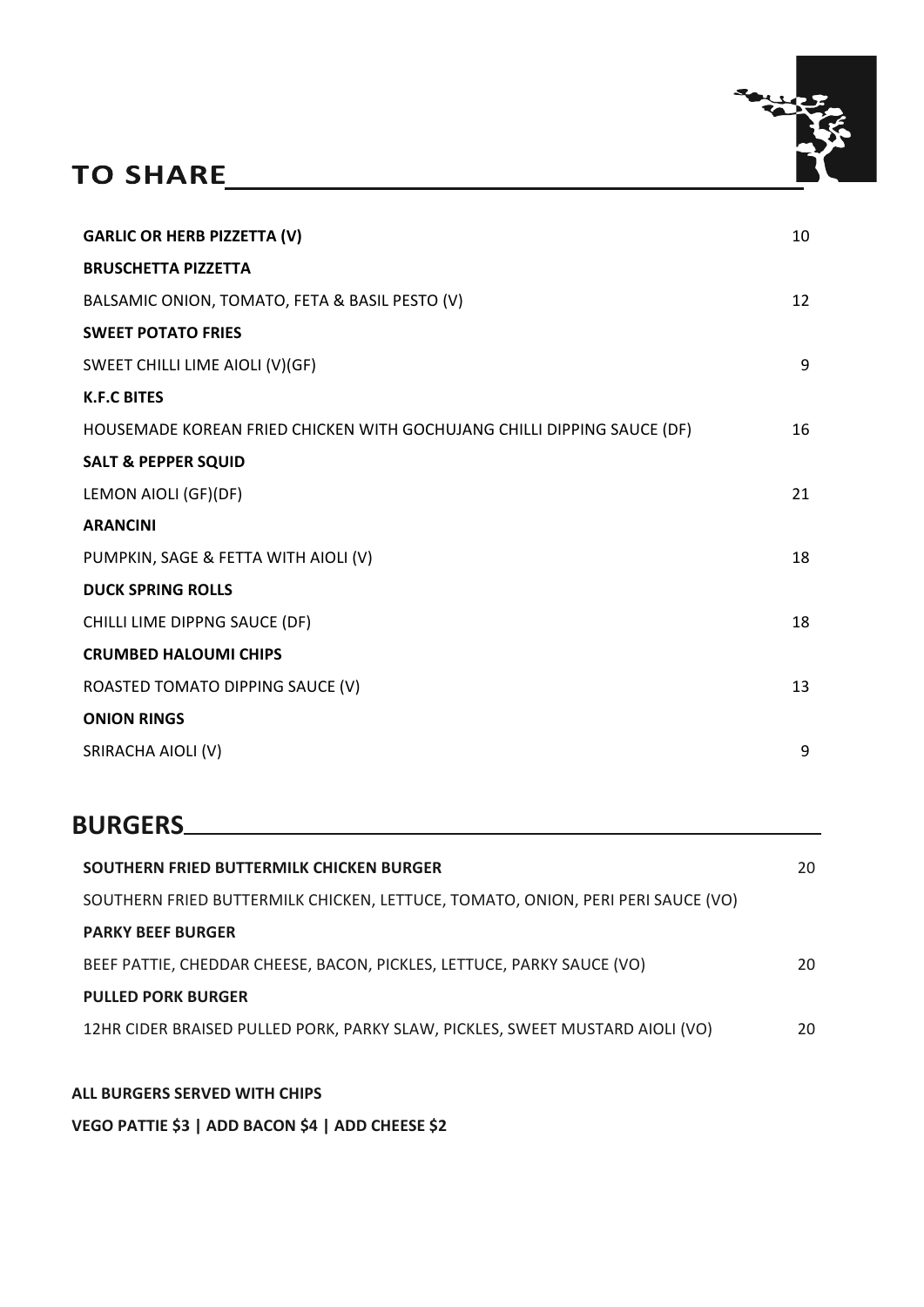

### **SALAD**

| <b>SMOKED CHICKEN SALAD</b>                                       |    |
|-------------------------------------------------------------------|----|
| LOCALLY SMOKED CHICKEN, ROAST SWEET POTATO, RED ONION, BLACK      |    |
| RICE, AVOCADO MOUSSE (GF)(DFO)                                    | 21 |
| <b>BEETROOT AND FETA SALAD</b>                                    |    |
| KALE, WALNUT, PICKLED RED CABBAGE, FETA AND PEPITA SEEDS (V) (GF) | 18 |
| <b>PORK BELLY SALAD</b>                                           |    |
| ASIAN GREENS, RICE NOODLES, FRESH HERBS AND CARAMELISED NAHM      | 22 |
| JIM DRESSING (GF) (DF)                                            |    |
| <b>ADDS</b>                                                       |    |
| CHICKEN   HALOUMI CHIPS                                           | 6  |
|                                                                   |    |

#### **PIZZA**

| <b>PARKVIEW SUPREME</b>                                     |    |
|-------------------------------------------------------------|----|
| PEPPERONI, CAPSICUM, CHORIZO, HAM, JALAPENO, MOZZARELLA     | 21 |
| <b>CHILLI PRAWN</b>                                         |    |
| TOMATO BASE, MARINATED LEMON AND CHILLI PRAWNS, CHORIZO,    |    |
| BOCCONCINI, CHERRY TOMATO, CHILLI, FRESH ROCKET             | 22 |
| <b>SMOKED CHICKEN &amp; BACON</b>                           |    |
| BBQ BASE, CHICKEN, RASH BACON, ONION, MUSHROOMS, MOZZARELLA | 20 |
| <b>VEGO</b>                                                 |    |
| SUMAC ROASTED PUMPKIN, RED ONION, CHERRY TOMATO, PINE NUTS, |    |
| FETTA, SPINACH, POMEGRANATE MOLASSES (V)                    | 18 |
| <b>HAWAIIAN</b>                                             |    |
| SMOKED HAM, PINEAPPLE, MOZZARELLA, BACON PIECES             | 20 |
| <b>NYC PEPPERONI</b>                                        |    |
| TOMATO BASE, PEPPORONI SLICES, MOZZARELLA                   | 20 |
| <b>MARGHERITA</b>                                           |    |
| TOMATO BASE, MOZZARELLA, BASIL                              | 18 |
| <b>GLUTEN FREE BASE</b>                                     | 3  |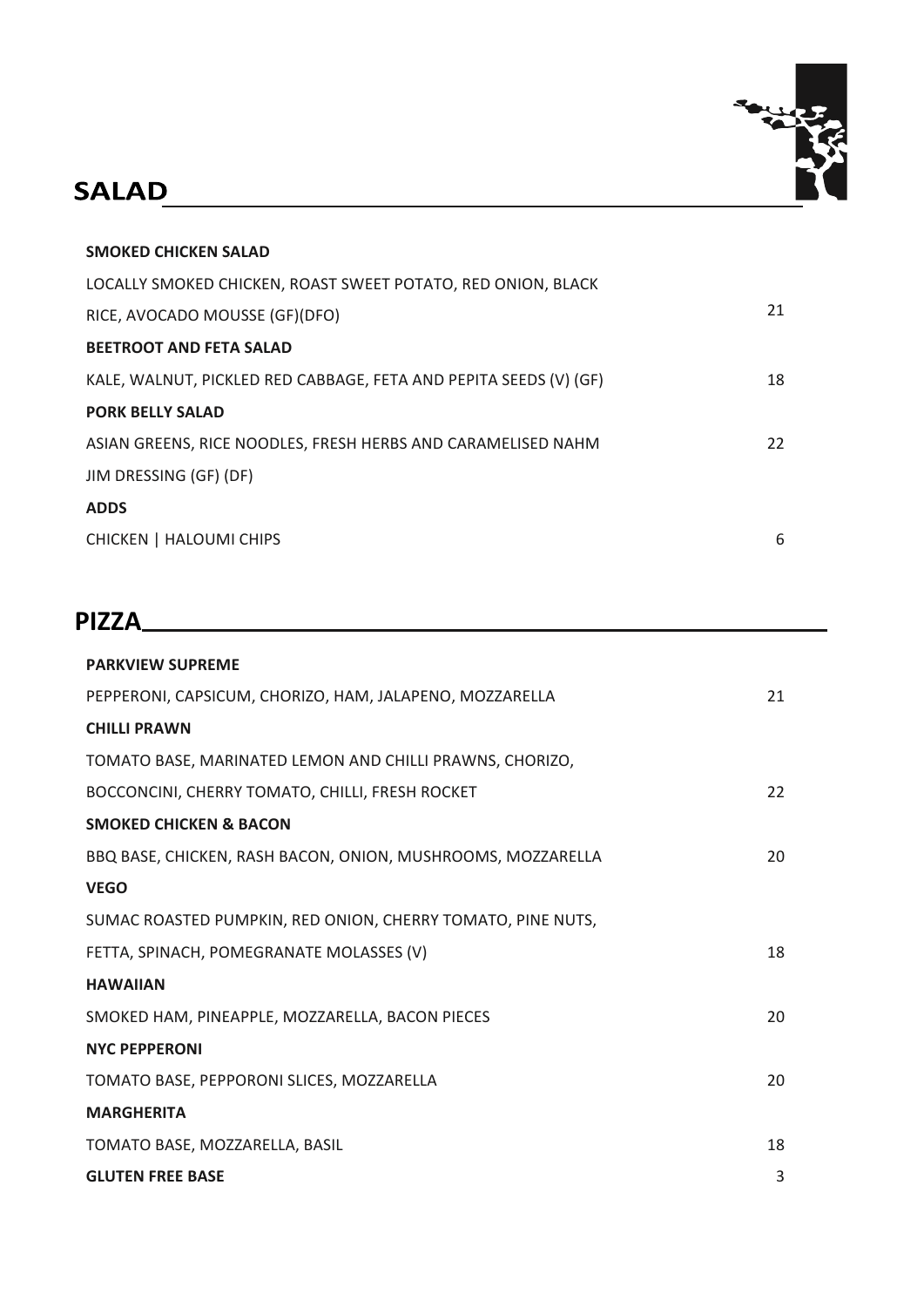# **Tays**

# 

| <b>CHICKEN SCHNITZEL</b>                                                       |    |
|--------------------------------------------------------------------------------|----|
| PANKO & PARMESAN CRUMBED CHICKEN BREAST, PARKY SLAW, CHIPS, CHOICE OF SAUCE    | 22 |
| <b>BBQ CHICKEN SCHNITZEL</b>                                                   |    |
| CHICKEN SCHNITZEL TOPPED WITH SMOKEY BBQ SAUCE, CRISPY BACON, PULLED PORK &    |    |
| MOZZARELLA WITH PARKY SLAW, CHIPS                                              | 26 |
| <b>CHICKEN PARMIGIANA</b>                                                      |    |
| CHICKEN SCHNITZEL TOPPED WITH NAPOLI SAUCE, HAM & MOZZARELLA WITH PARKY SLAW,  | 26 |
| <b>CHIPS</b>                                                                   |    |
| <b>CRUMBED LAMB CUTLETS (2)</b>                                                |    |
| CHIPS, SALAD (DF), CHOICE OF SAUCE                                             | 26 |
| <b>ADD EXTRA CUTLET \$6</b>                                                    |    |
| <b>LAMB CURRY</b>                                                              |    |
| LAMB ROGAN JOSH, RICE PILAF, MINTED YOGHURT, NAAN BREAD (GFO)                  | 25 |
| PARKY STYLE DANDAN NOODLES                                                     |    |
| PAN FRIED NOODLES TOSSED WITH SAUTEED ASAIN VEG, HOUSEMADE CHILLI SAUCE, FRIED |    |
| TOFU, PEANUTS, SESAME SEEDS (V)(DF)                                            | 22 |
| ADD CHICKEN \$5   ADD PRAWNS \$7                                               |    |
| <b>BANGERS &amp; MASH</b>                                                      |    |
| LOCALLY MADE GOURMET SAUSAGES, MASH, SMASHED PEAS, ONION GRAVY                 | 26 |
| <b>CRISPY SKIN SALMON</b>                                                      |    |
| SOBA NOODLES, WAKAME, SNOW PEAS, SHALLOTS, BEAN SHOOTS, MISSO DRESSING (DF)    | 32 |
| SLOW BRAISED HARISSA SPICED LAMB SHANK                                         |    |
| SPICED COUS COUS, ROASTED CAULIFLOWER, BUTTERED DUTCH CARROTS, MINT YOGHURT    | 27 |
| <b>BEER BATTERED BARRAMUNDI</b>                                                |    |
| CHIPS, SALAD, TARTARE SAUCE                                                    | 24 |
| <b>BATTERED PRAWNS</b>                                                         |    |
| CHIPS, SALAD, MANGO CHILLI SAUCE                                               | 25 |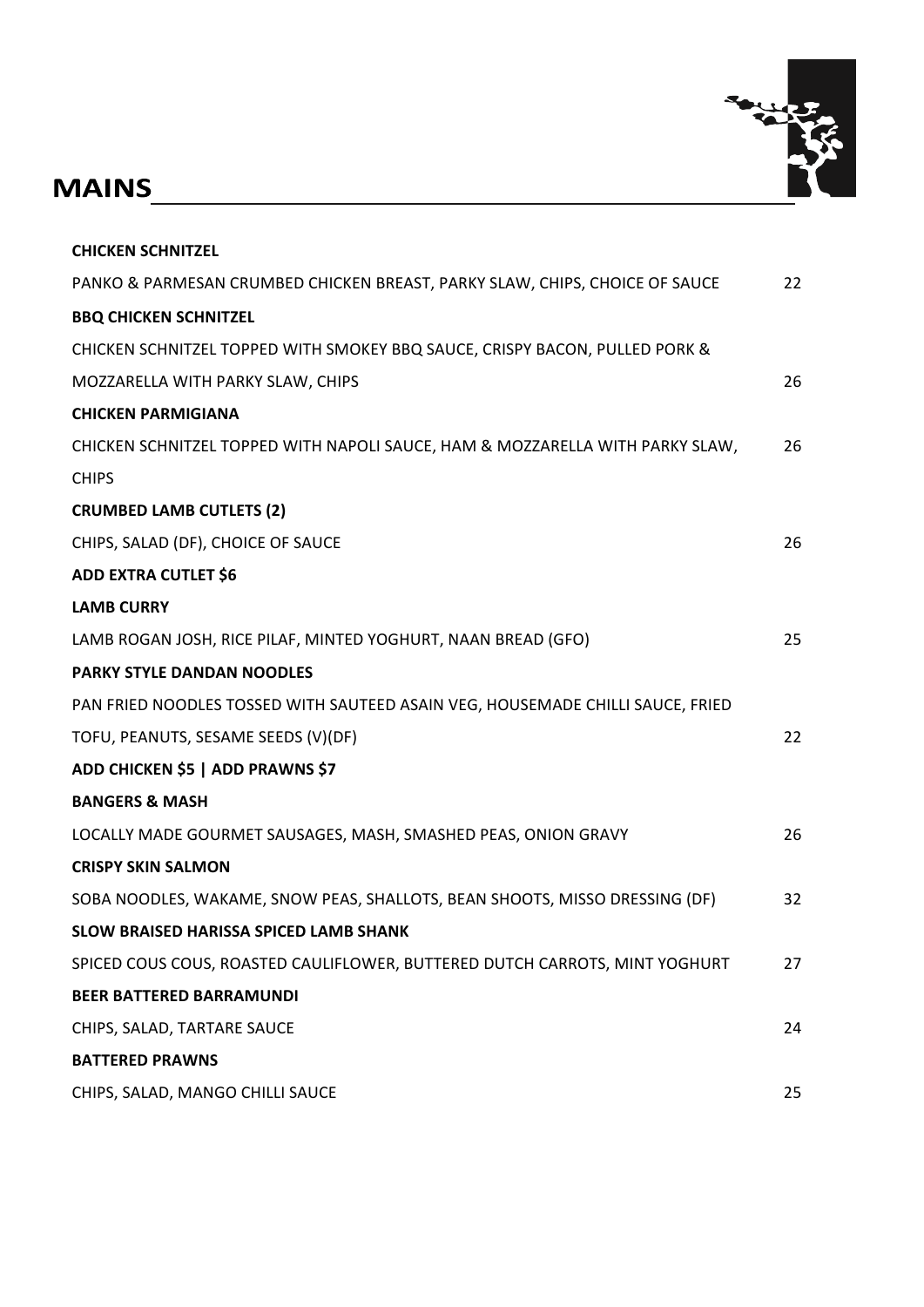

# 

| CHILLI PRAWN LINGUINE                                                  | 22. |
|------------------------------------------------------------------------|-----|
| CHILLI, CHORIZO, TOMATO, FRESH BASIL, BASIL PESTO, PARMESAN (VO)       |     |
| <b>FETTUCCINE BOSCAIOLA</b>                                            |     |
| BRAISED MUSHROOMS. SPECK LARDONS. SHALLOTS. WHITE WINE. CREAM. PARSLEY | 22  |
| <b>ADD CHICKEN \$5</b>                                                 |     |

| <b>SCOTCH FILLET 300G</b>                               | 35  |
|---------------------------------------------------------|-----|
| CHIPS OR MASH. SALAD OR VEGETABLES. CHOICE OF SAUCE     |     |
| <b>STEAK FRITES 220G</b>                                |     |
| SIRLOIN, CHIPS, RED WINE JUS, CAFÉ DE PARIS BUTTER (GF) | 25. |
|                                                         |     |

# **SIDES**

| <b>CHIPS WITH AIOLI</b>                         | 8 |
|-------------------------------------------------|---|
| <b>STEAMED GREENS</b>                           | 9 |
| <b>GARDEN SALAD</b>                             | 8 |
| <b>PARKY SLAW</b>                               | 7 |
| <b>MASH POTATO</b>                              | 6 |
| <b>SAUCES</b>                                   | 3 |
| GRAVY (DF), PEPPER (GF), MUSHROOM, DIANE, AIOLI |   |
| <b>ADD SURF</b>                                 | 7 |
| SAUTEED PRAWNS, CREAMY GARLIC SAUCE             |   |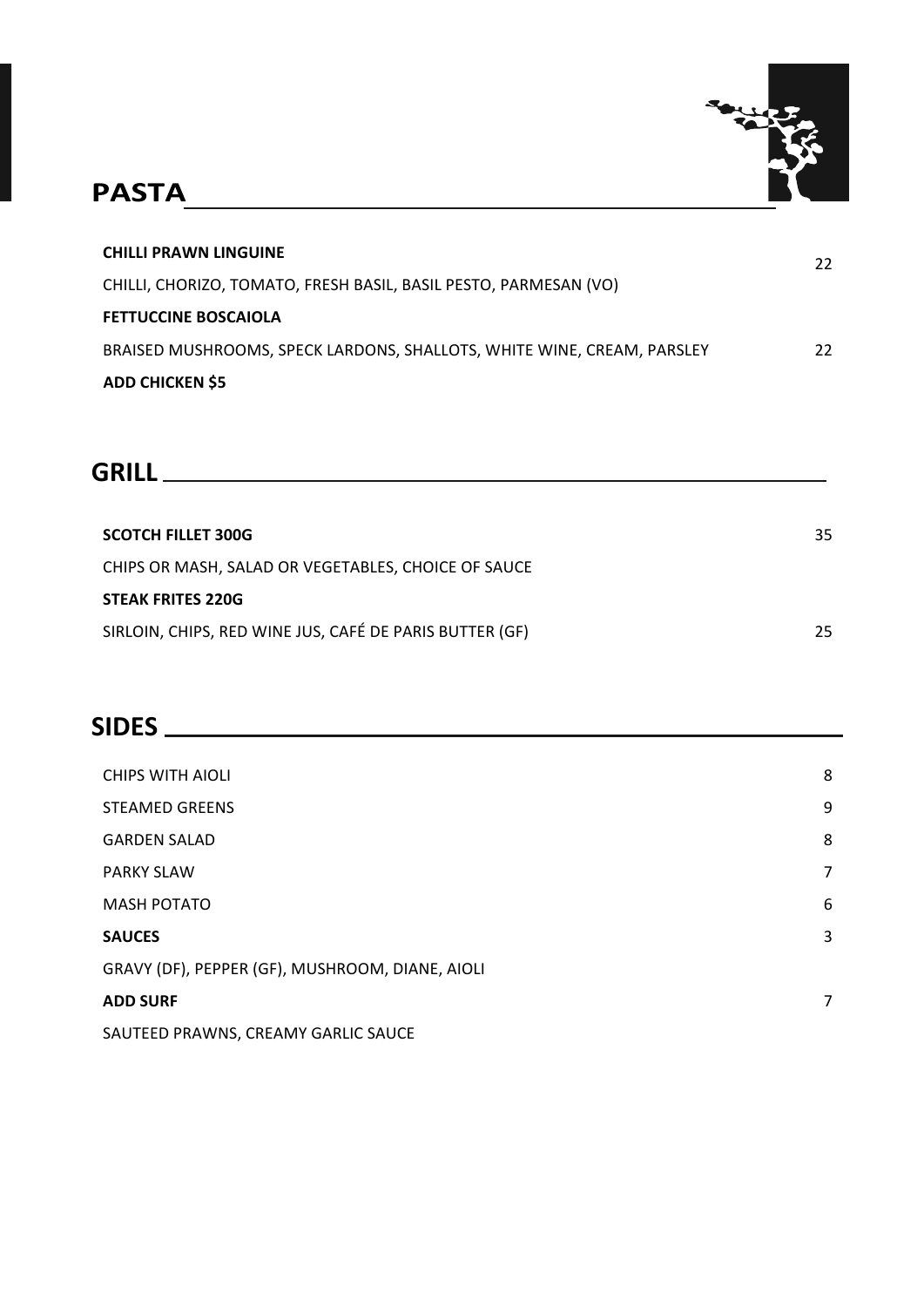

## LITTLE PARKLINGS **Example 20 YO FEBRUARY 1999**

| <b>BATTERED FISH &amp; CHIPS</b>   | 12 |
|------------------------------------|----|
| <b>CHICKEN NUGGETS &amp; CHIPS</b> | 12 |
| <b>NAPOLI PASTA</b>                | 12 |

#### **DESSERT**

| <b>LEMON TART</b>             |    |
|-------------------------------|----|
| RASPBERRY COULI. ICE CREAM    | 12 |
| <b>STICKY DATE PUDDING</b>    |    |
| BUTTERSCOTCH SAUCE. ICE CREAM | 12 |

V – VEGETARIAN. GF – GLUTEN FREE. DF – DAIRY FREE. O – OPTION

LARGE TABLES PLEASE NOTE – IF MEALS ARE ORDERED SEPARATELY, THEY WILL ARRIVE AT DIFFERENT TIMES

THE PARKVIEW HOTEL KITCHEN MAY CONTAIN TRACES OF ALLERGENS, WE DO STRIVE TO PROVIDE THE BEST OPTIONS WE CAN.

# **ENJOY**

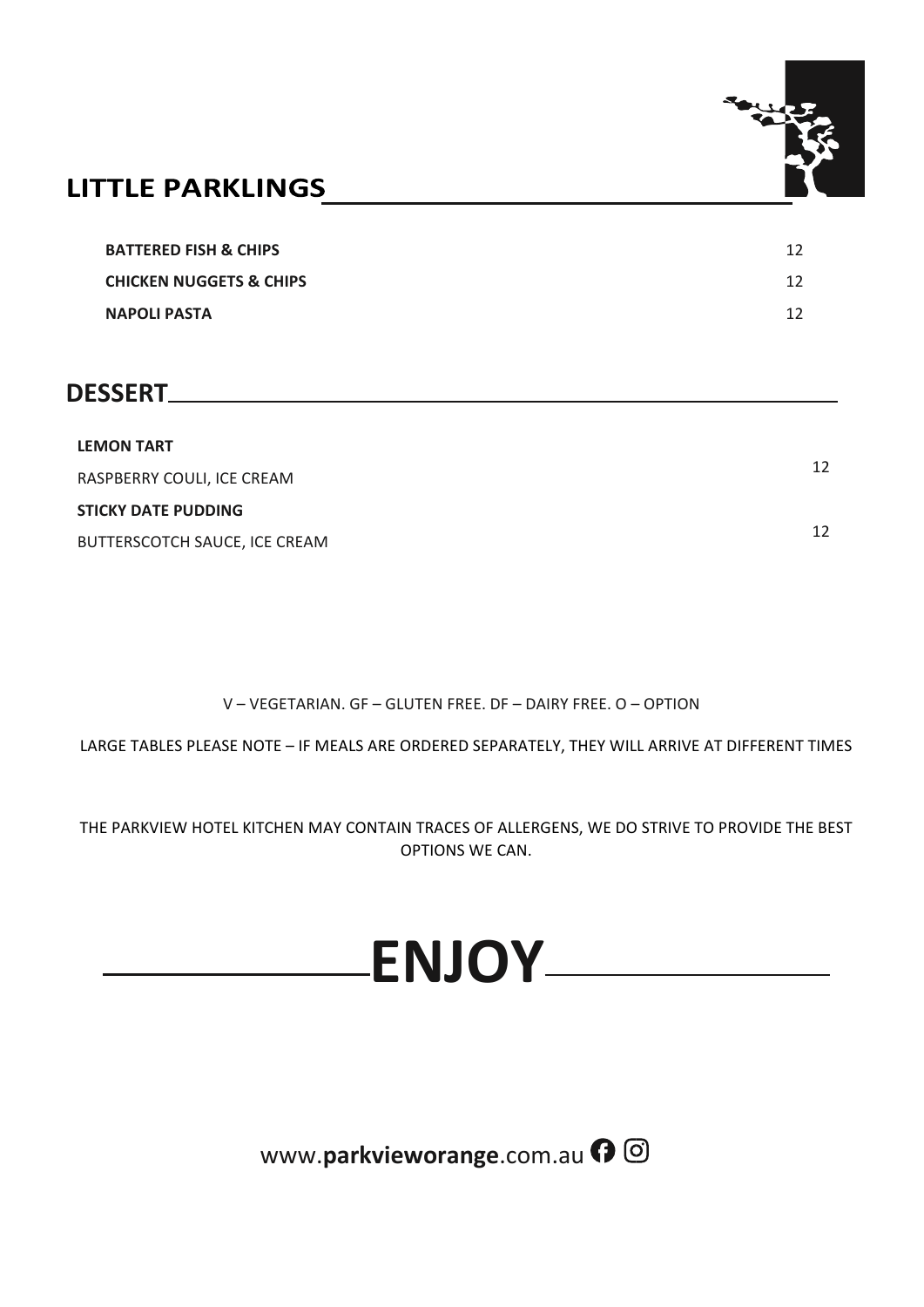

# DAILY SPECIALS **SAILLY**

| <b>MONDAY</b>                                          | 15 |
|--------------------------------------------------------|----|
| CRUMBED LAMB CUTLETS (LUNCH & DINNER)                  |    |
| <b>TUESDAY</b>                                         | 15 |
| <b>CURRY &amp; RICE (LUNCH &amp; DINNER)</b>           |    |
| <b>WEDNESDAY</b>                                       | 15 |
| STEAK & CHIPS (LUNCH & DINNER                          |    |
| <b>THURSDAY</b>                                        | 15 |
| CHICKEN SCHNITZEL & CHIPS (LUNCH & DINNER)             |    |
| <b>FRIDAY</b>                                          | 15 |
| FISH & CHIPS (LUNCH ONLY)                              |    |
| <b>SUNDAY</b>                                          |    |
| TRADITIONAL ROAST & ALL THE TRIMMINGS (LUNCH & DINNER) | 25 |